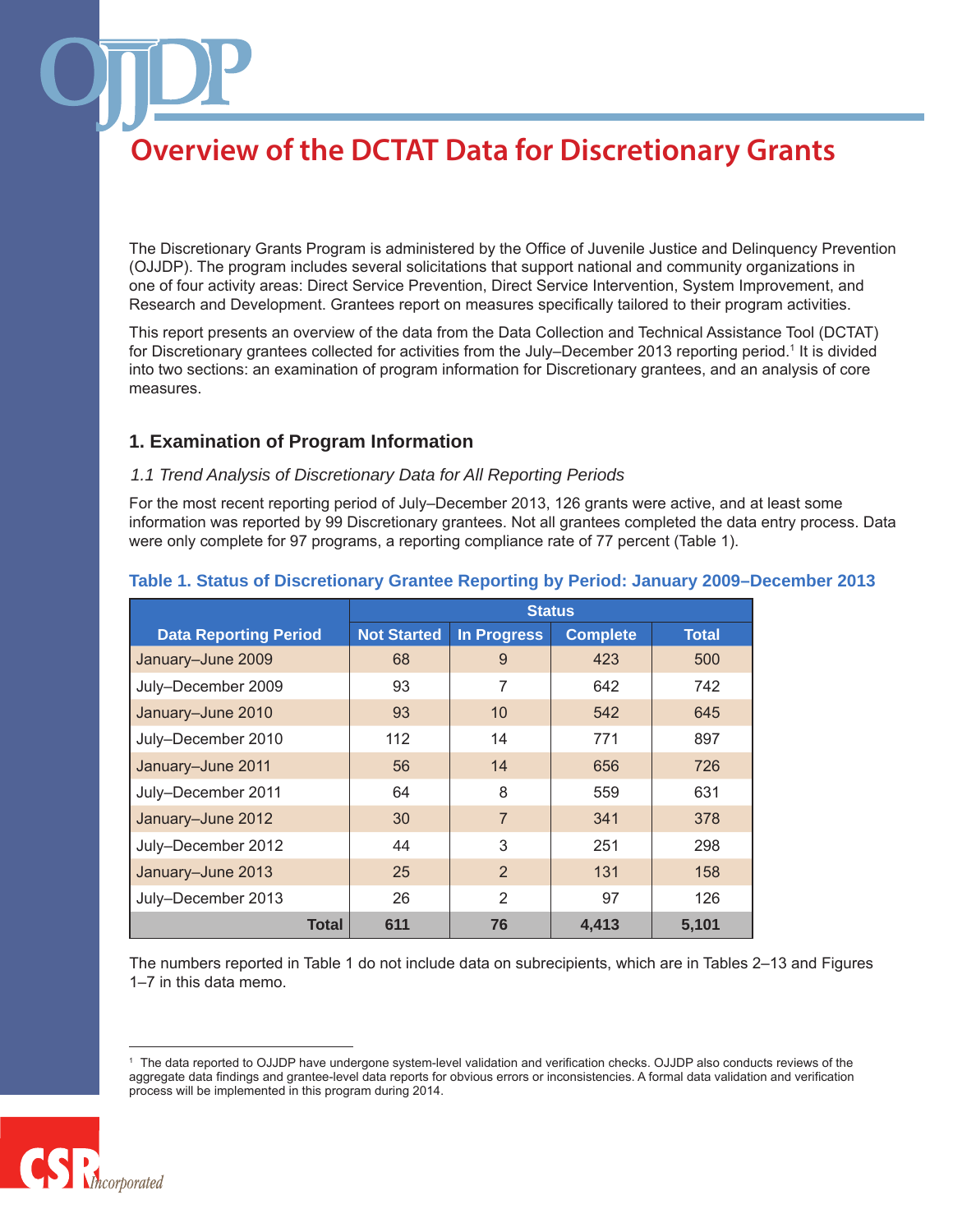Although the current reporting period has seen a slight decline in active grantees reporting, the largest numbers of grantees supplied data on Direct Service Prevention Programs (*n* = 84). However, this number has decreased since the previous reporting period of January–June 2013. System Improvement (*n* = 52) and Direct Service Intervention (*n* = 51) also have fewer active grantees. Research and Development grants represent a relatively small portion of Discretionary awards (*n* = 15).



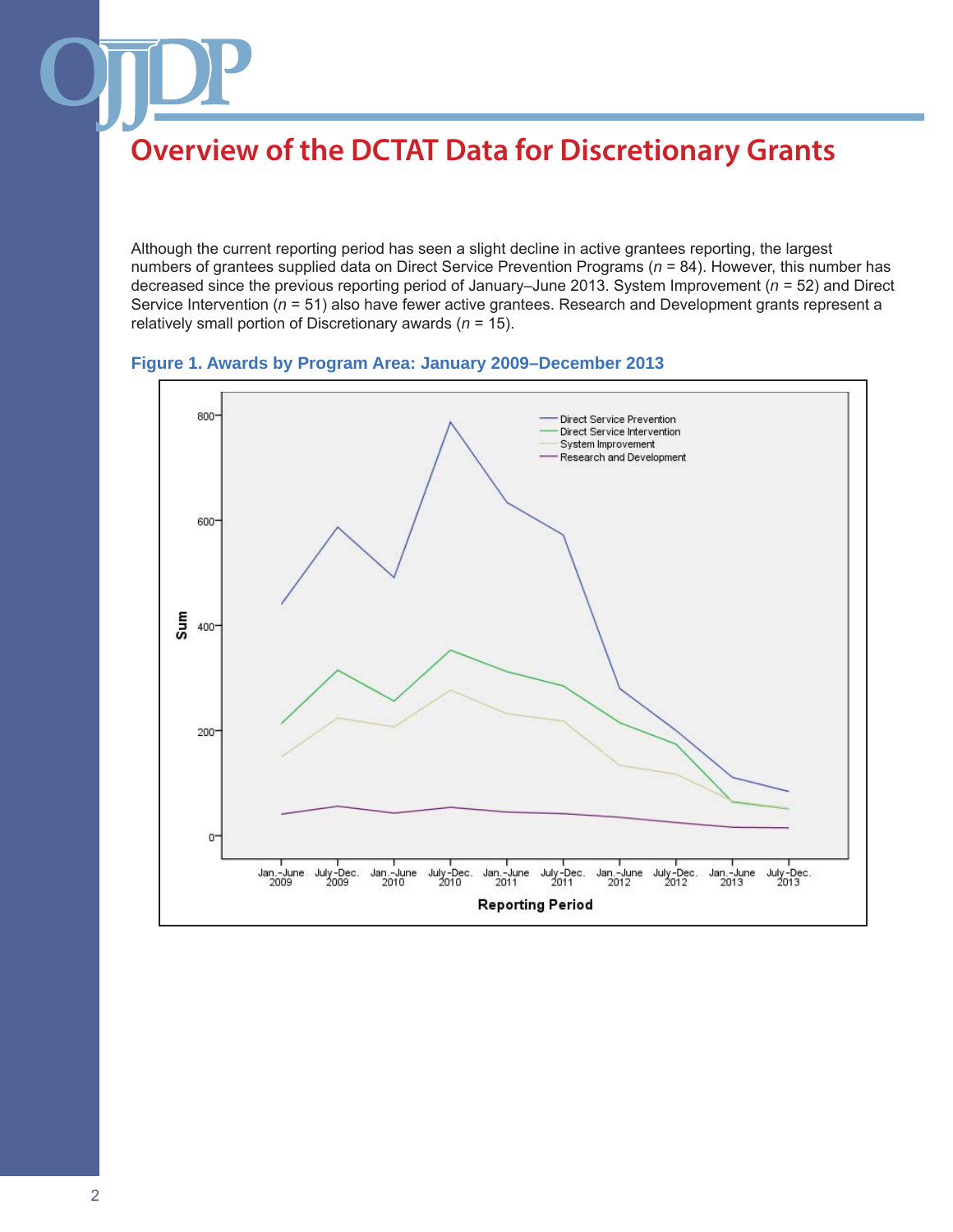### *1.2 Overview of Data for Current Reporting Period*

Figure 2 illustrates grant amount allocations broken down by program category. Although the largest number of grantees indicated that they implemented their activities under the Direct Service Prevention and Intervention programs (Figure 1), the greatest amount of funds was allocated to the Direct Service Prevention program category. During the July–December 2013 reporting period, System Improvement was the highest-funded program category, at \$78,488,485. Direct Service Prevention was second, with \$20,074,820.

### **Figure 2. Grant Allocations by Program Category (Percent): July–December 2013**

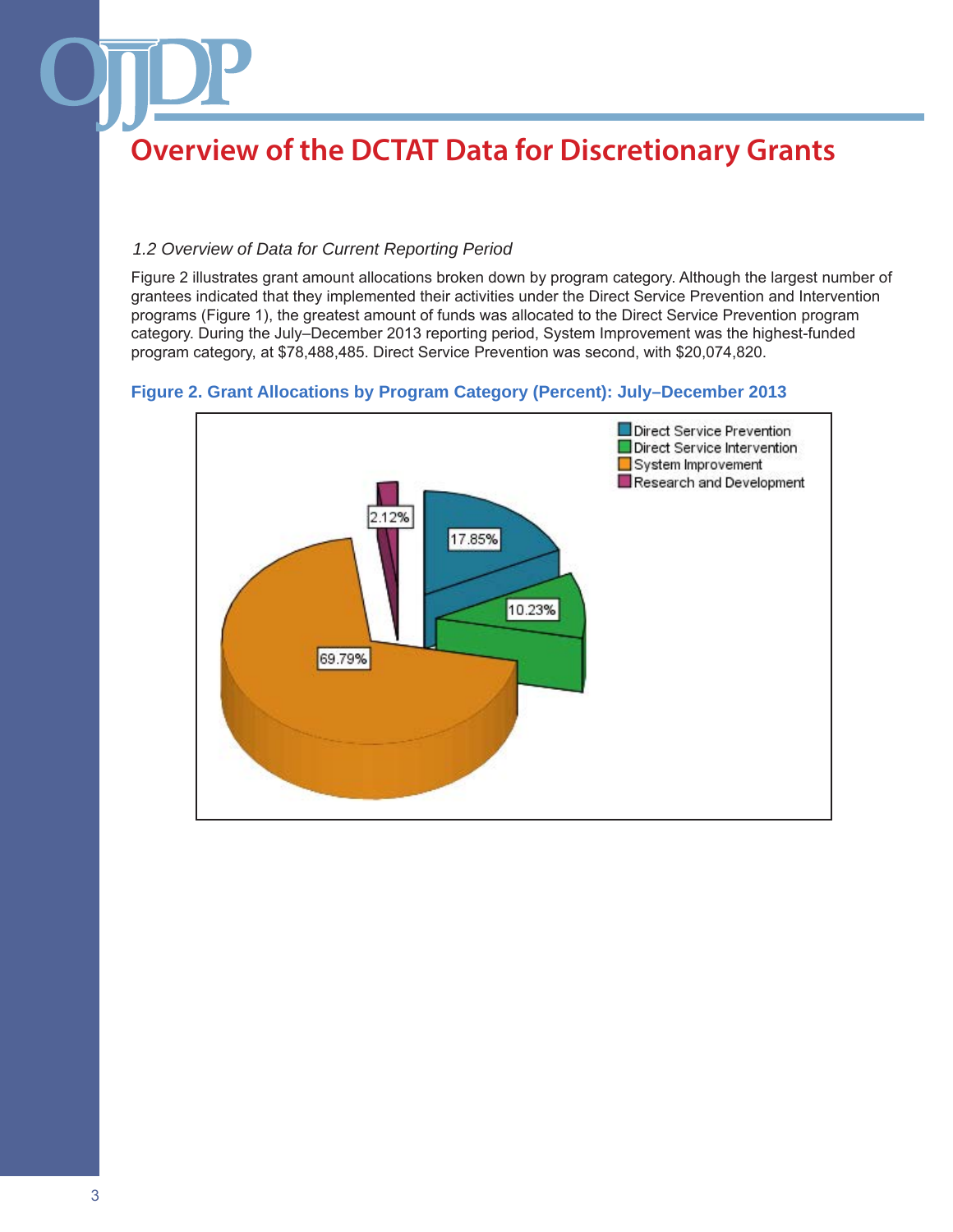Analysis of implementing agencies for the July–December 2013 reporting period (Figure 3) revealed that the largest percentage of programs was implemented by nonprofit community-based organizations (48.8 percent). School and other education-implementing organizations constituted the second-largest percentage (25.3 percent), followed by units of local government (9.4 percent).

### **Figure 3. Grants by Type of Implementing Organization (Percent): July–December 2013**   $(N = 170)$

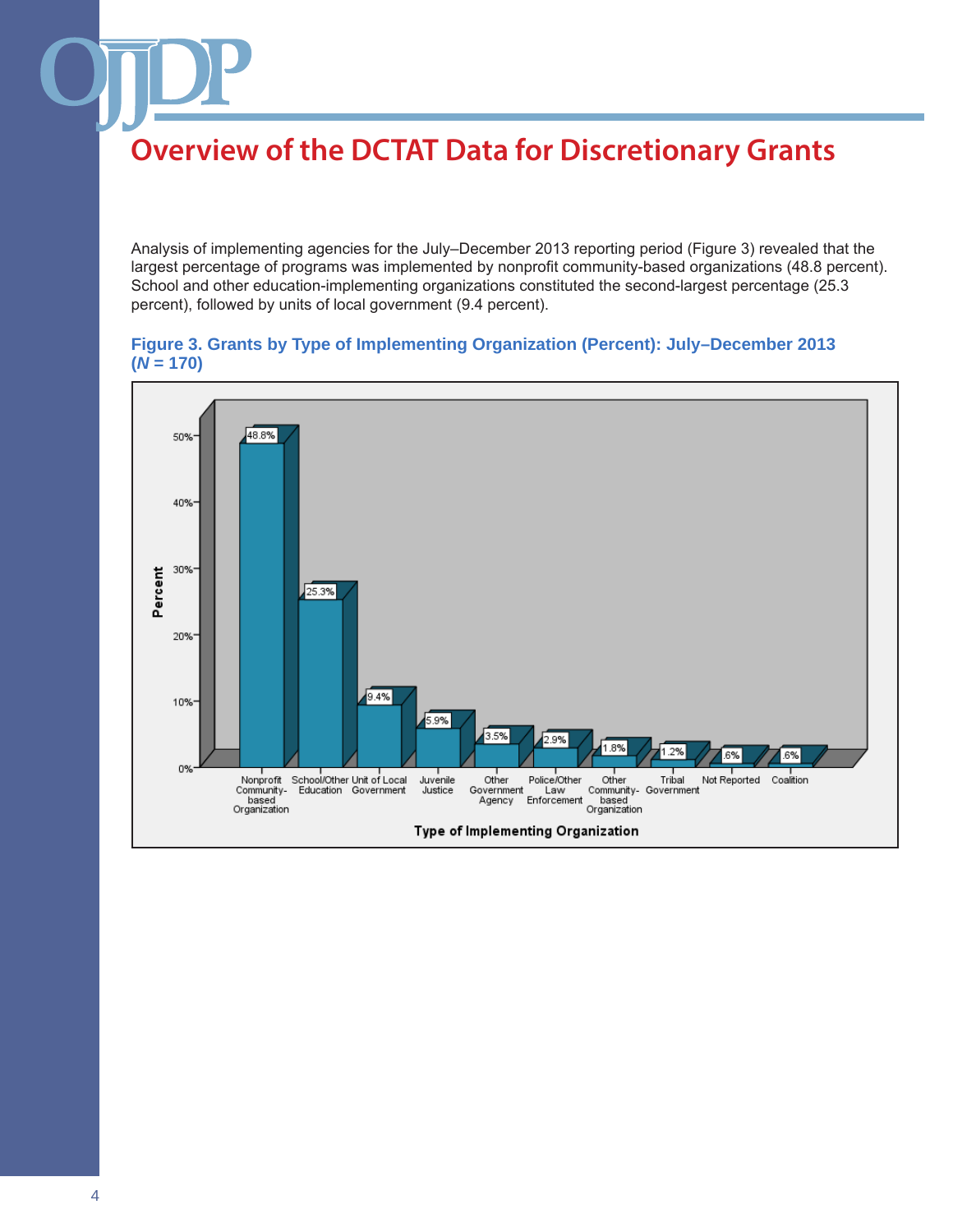Vermont had the highest number of grants and subgrants awarded during the July–December 2013 reporting period (*n* = 33). Pennsylvania was second, with 14 grants and subgrants. The comparison among States and the District of Columbia is shown in Figure 4.



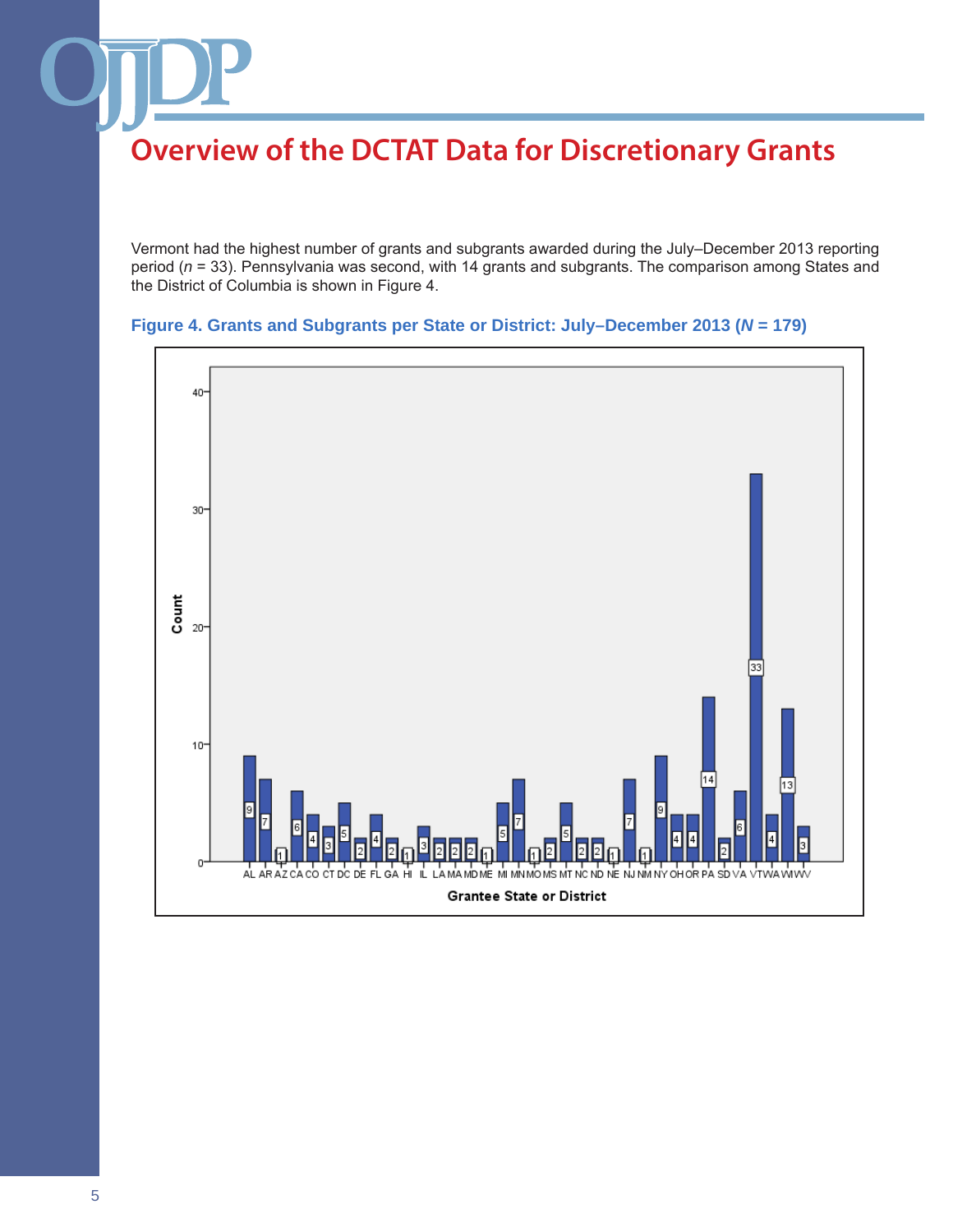In examining grant amounts by State and District, based on current and active Discretionary grants, the District of Columbia received the most funds, followed by Wisconsin and Vermont. A more comprehensive comparison of award amounts is shown in Table 2.

| <b>Grantee</b><br><b>State or</b><br><b>District</b> | $\boldsymbol{N}$ | <b>Grant Amount (Dollars)</b> | <b>Grantee</b><br><b>State or</b><br><b>District</b> | $\boldsymbol{N}$ | <b>Grant Amount (Dollars)</b> |
|------------------------------------------------------|------------------|-------------------------------|------------------------------------------------------|------------------|-------------------------------|
| <b>AL</b>                                            | 9                | \$8,217,938                   | <b>MO</b>                                            | $\mathbf 1$      | \$1,550,837                   |
| <b>AR</b>                                            | 7                | 2,155,000                     | <b>MS</b>                                            | $\overline{2}$   | 500,000                       |
| <b>AZ</b>                                            | $\mathbf{1}$     | 300,000                       | <b>MT</b>                                            | 5                | 2,027,260                     |
| CA                                                   | 6                | 2,035,000                     | <b>NC</b>                                            | $\overline{2}$   | 1,350,000                     |
| CO                                                   | $\overline{4}$   | 3,487,408                     | <b>ND</b>                                            | $\overline{2}$   | 1,550,000                     |
| <b>CT</b>                                            | 3                | 1,119,159                     | <b>NE</b>                                            | 1                | 600,000                       |
| <b>DC</b>                                            | 5                | 44,206,519                    | <b>NJ</b>                                            | $\overline{7}$   | 3,648,828                     |
| DE                                                   | $\overline{2}$   | 2,353,000                     | <b>NM</b>                                            | 1                | 250,000                       |
| <b>FL</b>                                            | $\overline{4}$   | 980,000                       | <b>NY</b>                                            | 9                | 3,150,000                     |
| <b>GA</b>                                            | $\overline{2}$   | 150,000                       | OH                                                   | 4                | 1,950,000                     |
| H <sub>l</sub>                                       | $\overline{1}$   | 2,500,000                     | <b>OR</b>                                            | $\overline{4}$   | 3,470,000                     |
| IL                                                   | 3                | 1,625,000                     | <b>PA</b>                                            | 14               | 6,042,408                     |
| LA                                                   | $\overline{2}$   | 397,000                       | <b>SD</b>                                            | $\overline{2}$   | 400,000                       |
| <b>MA</b>                                            | $\overline{2}$   | 600,000                       | <b>VA</b>                                            | 6                | 3,420,294                     |
| <b>MD</b>                                            | $\overline{2}$   | 700,000                       | VT                                                   | 33               | 15,900,000                    |
| <b>ME</b>                                            | 1                | 1,000,000                     | <b>WA</b>                                            | 4                | 1,524,815                     |
| MI                                                   | 5                | 1,675,000                     | WI                                                   | 13               | 18,960,876                    |
| <b>MN</b>                                            | 7                | 6,362,408                     | WV                                                   | 3                | 6,000,000                     |

## **Table 2. Total Grant Amount by State, Territory, or District (Dollars): July–December 2013**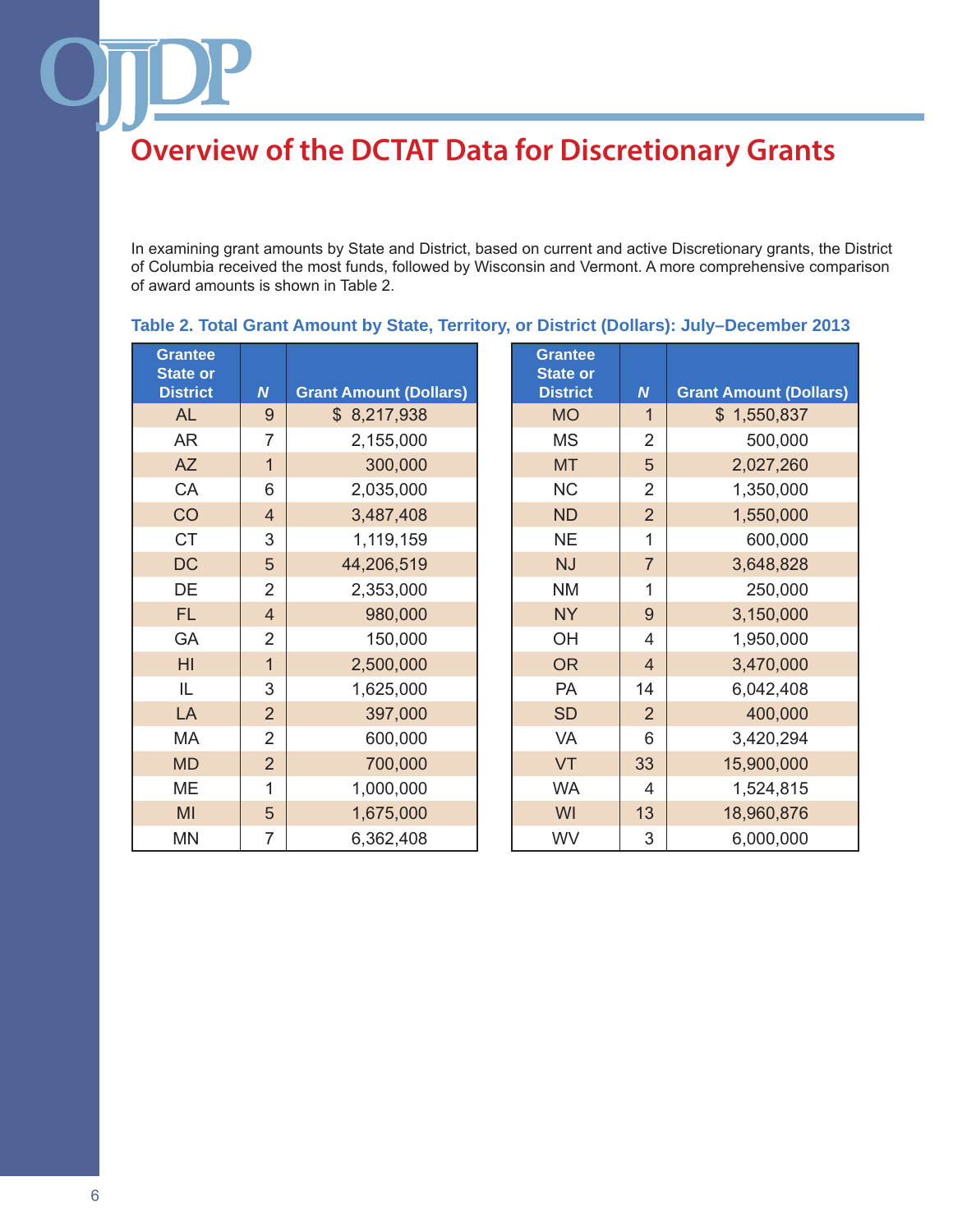Table 3 presents an aggregate of demographic data for the July–December 2013 reporting period. More specifically, the numbers in this table represent the population actually served by Discretionary grantees. Targeted services include any approaches specifically designed to meet the needs of the population (e.g., gender-specific, culturally based, developmentally appropriate services).

### **Table 3. Target Population: July–December 2013**

|                        | <b>Population</b>                          | <b>Grantees Serving Group During</b><br><b>Project Period</b> |
|------------------------|--------------------------------------------|---------------------------------------------------------------|
| <b>RACE/ETHNICITY</b>  | American Indian/Alaska Native              | 32                                                            |
|                        | Asian                                      | 35                                                            |
|                        | <b>Black/African American</b>              | 97                                                            |
|                        | Hispanic or Latino (of Any Race)           | 74                                                            |
|                        | Native Hawaiian and Other Pacific Islander | 12                                                            |
|                        | Other Race                                 | 32                                                            |
|                        | White/Caucasian                            | 97                                                            |
|                        | Youth Population Not Served Directly       | 40                                                            |
| <b>JUSTICE SYSTEM</b>  | At-Risk Population (No Prior Offense)      | 90                                                            |
| <b>STATUS</b>          | First-Time Offenders                       | 35                                                            |
|                        | <b>Repeat Offenders</b>                    | 25                                                            |
|                        | Sex Offenders                              | 10                                                            |
|                        | <b>Status Offenders</b>                    | 20                                                            |
|                        | <b>Violent Offenders</b>                   | 12                                                            |
|                        | Youth Population Not Served Directly       | 47                                                            |
| <b>GENDER</b>          | Male                                       | 113                                                           |
|                        | Female                                     | 108                                                           |
|                        | Youth Population Not Served Directly       | 37                                                            |
| <b>AGE</b>             | $0 - 10$                                   | 65                                                            |
|                        | $11 - 18$                                  | 113                                                           |
|                        | Over 18                                    | 16                                                            |
|                        | Youth Population Not Served Directly       | 39                                                            |
| <b>GEOGRAPHIC AREA</b> | Rural                                      | 63                                                            |
|                        | Suburban                                   | 40                                                            |
|                        | Tribal                                     | 10                                                            |
|                        | Urban                                      | 64                                                            |
|                        | Youth Population Not Served Directly       | 39                                                            |
| <b>OTHER</b>           | <b>Mental Health</b>                       | 51                                                            |
|                        | <b>Substance Abuse</b>                     | 34                                                            |
|                        | Truant/Dropout                             | 52                                                            |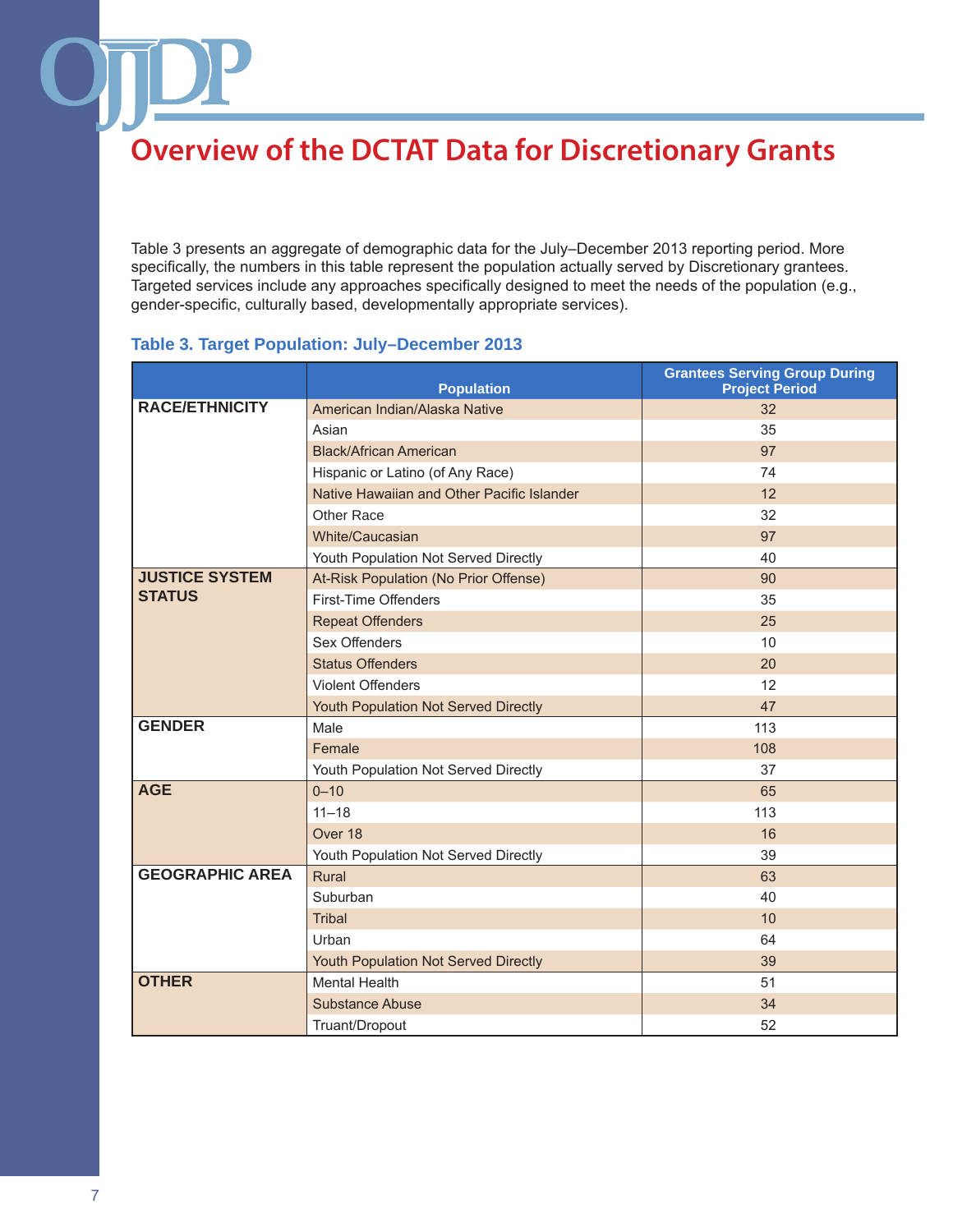## **2.0 Analysis of Core Measure Data from July–December 2013**

*2.1 Analysis of Evidence-Based Programs and/or Practices for Current and Previous Reporting Periods*

During the July–December 2013 reporting period, 38 percent of Discretionary grant funds totaling \$56,533,610 were used to implement evidence-based programs (Figure 5).

### **Figure 5. Funds Used for Evidence-Based Programs and/or Practices (Percent): July–December 2013**

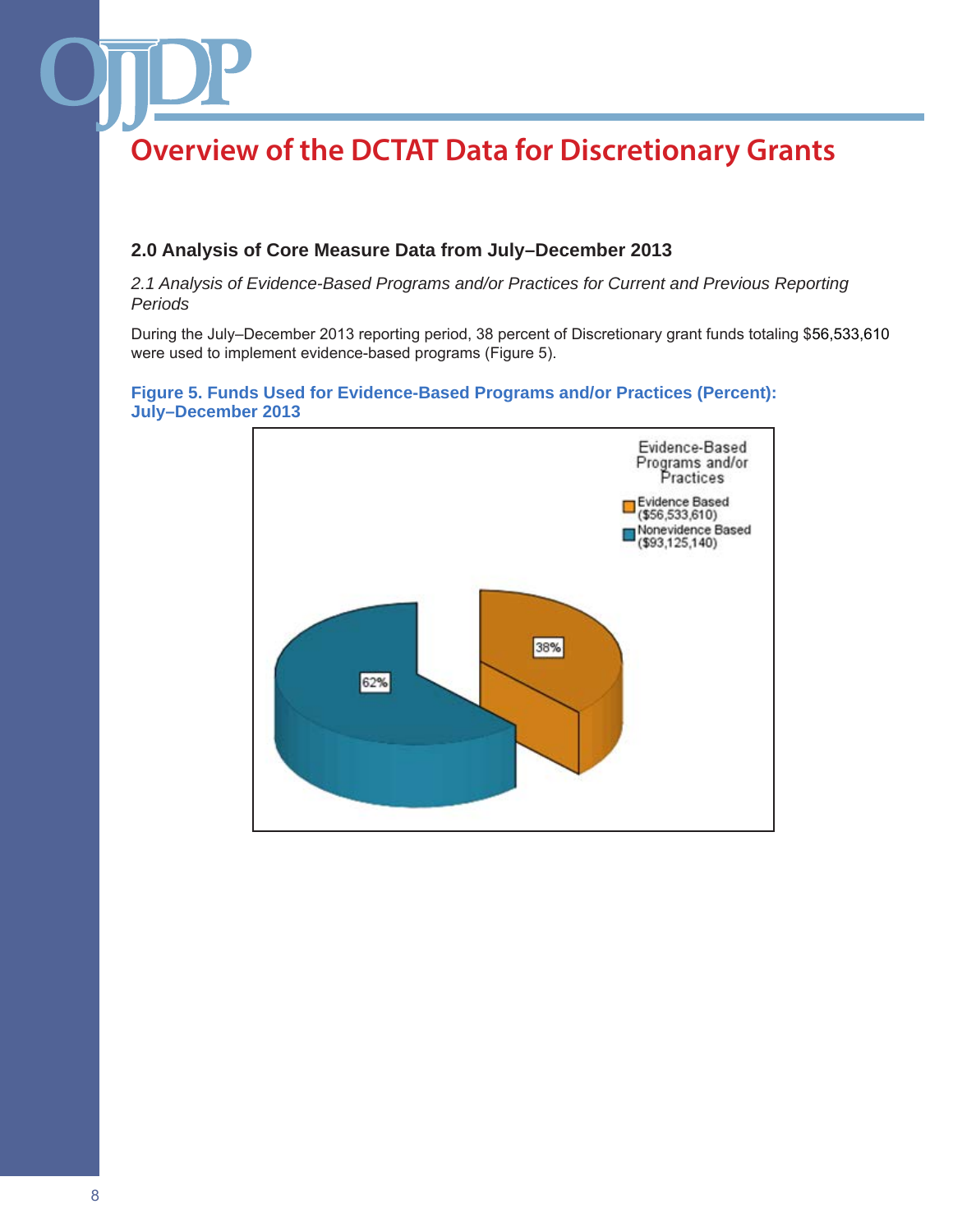A significant number of Discretionary solicitations are implementing evidence-based programs and/or practices. During the July–December 2013 reporting period, 45 percent of grant-funded programs implemented evidencebased programs and/or practices. The current reporting period shows a significant decrease in evidencebased programs compared with July–December 2012 (Figure 6). This may be partly because a large number of programs funded by Discretionary grants have completed their funding, and fewer of them are reporting performance measures data.

### **Figure 6. Programs Implementing Evidence-Based Programs and/or Practices: January 2009–December 2013**

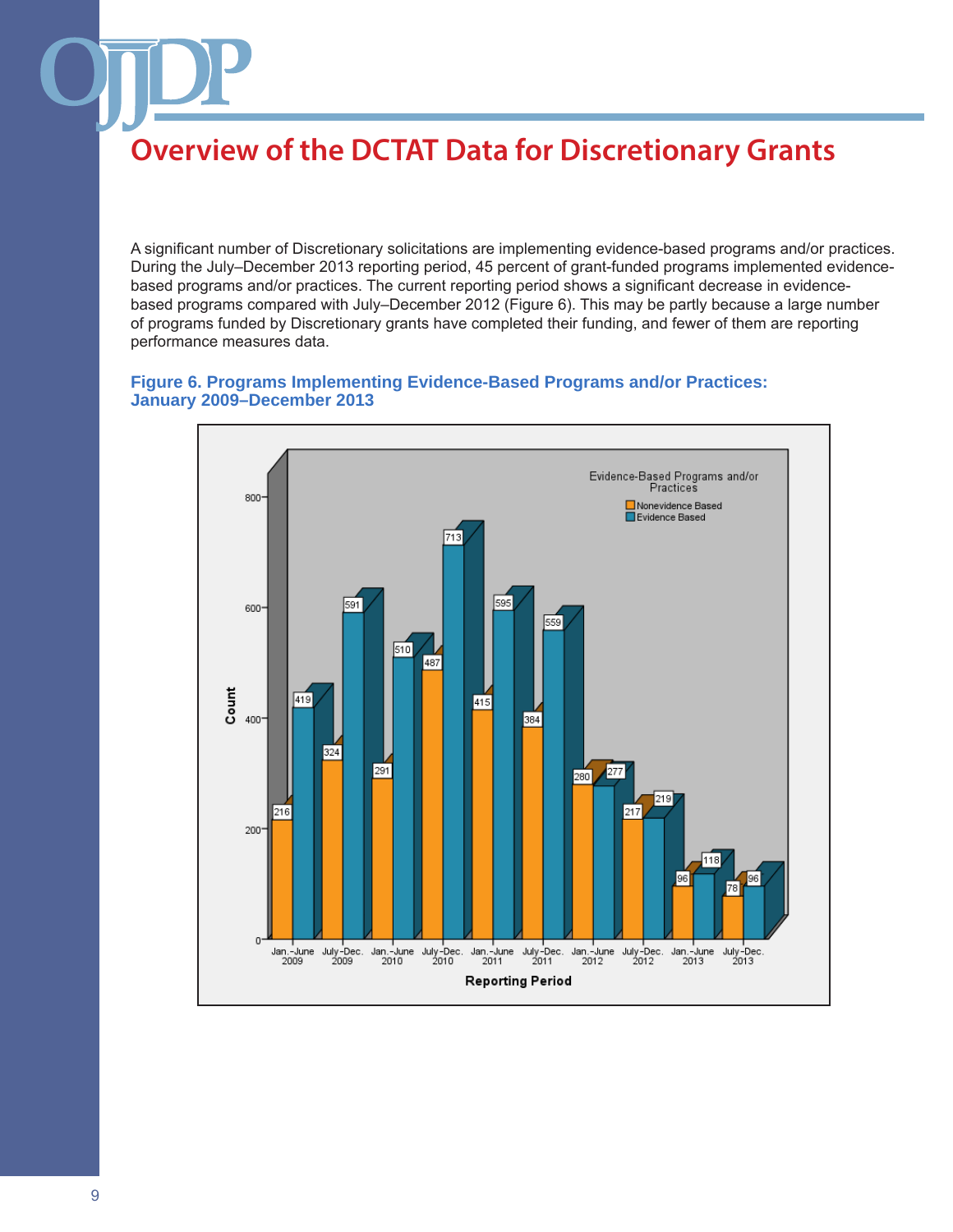### *2.2 Analysis of Target Behaviors for Current and Previous Reporting Periods*

In all, 57,344 youth participants were served in various programs funded through Discretionary grants, and about 89 percent of youth completed the defined program requirements. Data are collected on the number of program participants who demonstrate a positive change in a targeted behavior in each reporting period. Tables 4 and 5 show a list of measures for which grantees were required to evaluate performance and track data for certain target behaviors in each program category. The tables list both short-term (Table 4) and longterm (Table 5) percentages for the specified target behavior for all program categories for July–December 2013.

Table 4 shows that 60 percent of program youth had a desired short-term change in the targeted behavior.

### **Table 4. Short-term Performance Data on Target Behaviors: July–December 2013**

| <b>Target Behavior</b>              | <b>Youth with Noted</b><br><b>Behavioral Change</b> | <b>Youth Receiving</b><br><b>Services for</b><br><b>Target Behavior</b> | <b>Percent of Youth with</b><br><b>Noted Behavioral</b><br>Change |
|-------------------------------------|-----------------------------------------------------|-------------------------------------------------------------------------|-------------------------------------------------------------------|
| <b>Antisocial Behavior</b>          | 327                                                 | 399                                                                     | 82                                                                |
| Change in Knowledge*                | 2,790                                               | 5,389                                                                   | 52                                                                |
| Employment Status**                 | 23                                                  | 42                                                                      | 55                                                                |
| <b>Family Functioning</b>           | 597                                                 | 763                                                                     | 78                                                                |
| <b>Family Relationships</b>         | 168                                                 | 229                                                                     | 73                                                                |
| <b>Gang Resistance/ Involvement</b> | 321                                                 | 351                                                                     | 91                                                                |
| <b>GPA</b>                          | 2,146                                               | 2,371                                                                   | 91                                                                |
| <b>Job Skills</b>                   | 65                                                  | 71                                                                      | 92                                                                |
| <b>School Attendance</b>            | 1,487                                               | 3,490                                                                   | 43                                                                |
| <b>Social Competence</b>            | 1,270                                               | 1,767                                                                   | 72                                                                |
| Substance Use                       | 94                                                  | 264                                                                     | 36                                                                |
| <b>Total</b>                        | 9,288                                               | 15,136                                                                  | 61                                                                |

\* Values skewed by a single grantee.

\*\* Only one set of data was reported for the measure.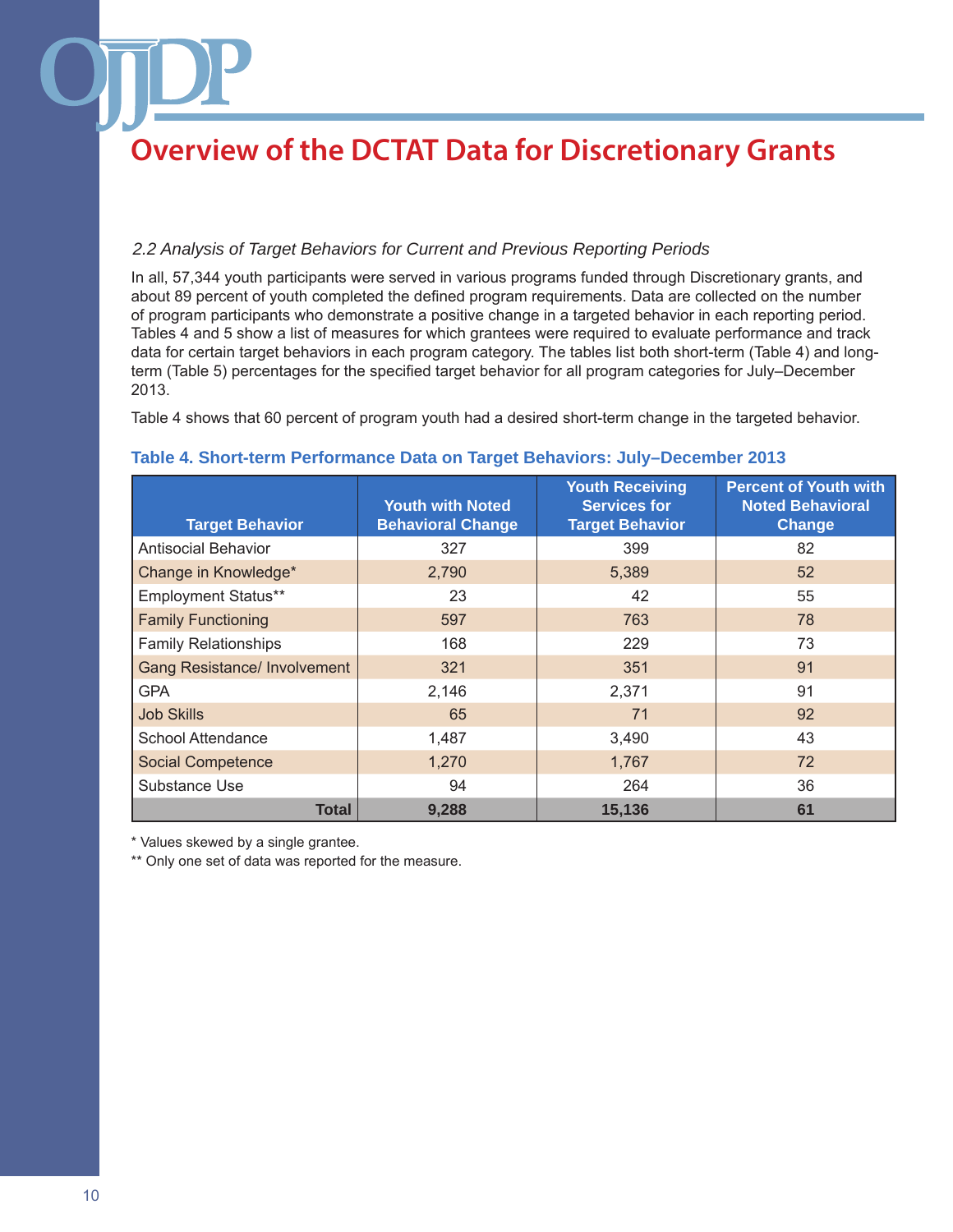Table 5 lists long-term percentages for the specified target behavior for all program categories for July– December 2013. Long-term outcomes are measured 6–12 months after a youth leaves or completes the program. These target behavior data reflect only those youth who participate in Direct Service Prevention programs. Overall, 90 percent of program youth had a positive change in behavior 6–12 months post-program.

| <b>Target Behavior</b>              | <b>Youth with Noted</b><br><b>Behavioral Change</b> | <b>Youth Receiving</b><br><b>Services for Target</b><br><b>Behavior</b> | <b>Percent of Youth with</b><br><b>Noted Behavioral</b><br>Change |
|-------------------------------------|-----------------------------------------------------|-------------------------------------------------------------------------|-------------------------------------------------------------------|
| <b>Antisocial Behavior</b>          | 96                                                  | 116                                                                     | 83                                                                |
| <b>Family Functioning</b>           | 357                                                 | 369                                                                     | 97                                                                |
| <b>Family Relationships</b>         | 40                                                  | 66                                                                      | 61                                                                |
| <b>Gang Resistance/ Involvement</b> | 545                                                 | 667                                                                     | 82                                                                |
| <b>GED</b>                          | 9                                                   | 9                                                                       | 100                                                               |
| <b>GPA</b>                          | 1,548                                               | 1,587                                                                   | 98                                                                |
| <b>High School Completion</b>       | 488                                                 | 606                                                                     | 81                                                                |
| <b>School Attendance</b>            | 156                                                 | 233                                                                     | 67                                                                |
| Social Competence                   | 410                                                 | 428                                                                     | 96                                                                |
| Substance Use                       | 52                                                  | 52                                                                      | 100                                                               |
| Total                               | 3.701                                               | 4.133                                                                   | 90                                                                |

### **Table 5. Long-term Direct Service Prevention Data on Target Behaviors: July–December 2013**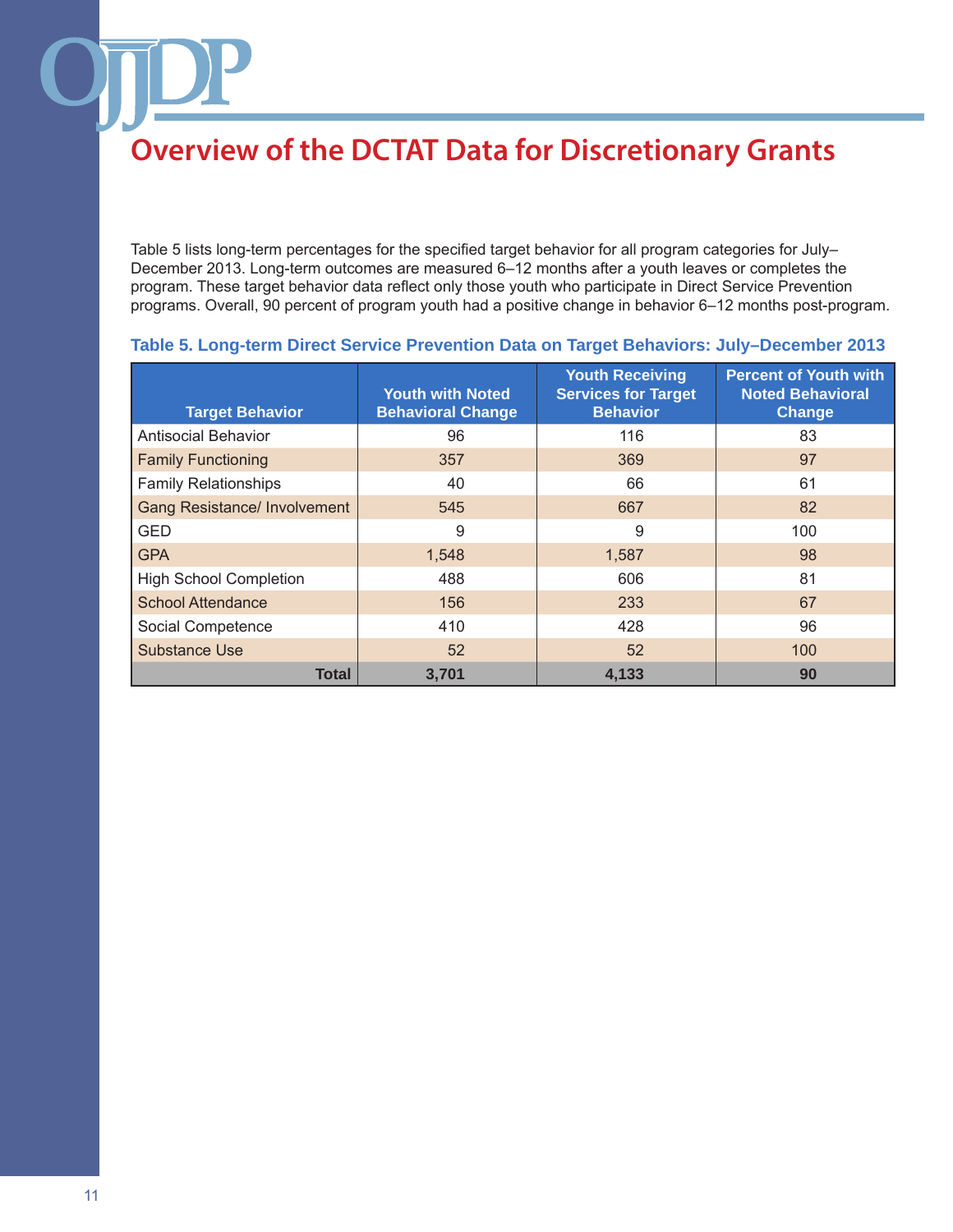The percentage of youth who successfully completed program requirements has slightly decreased compared with previous reporting periods, but the completion rate is still very high at 82 percent (Figure 7). This slight decline during the current reporting period, compared with the previous one, is partly because fewer youth were served. Therefore, the program requirements were completed by comparatively fewer youth than in the previous reporting period.

### **Figure 7. Rate of Program Youth Successfully Completing Program Requirements (Percent): January 2009–December 2013**

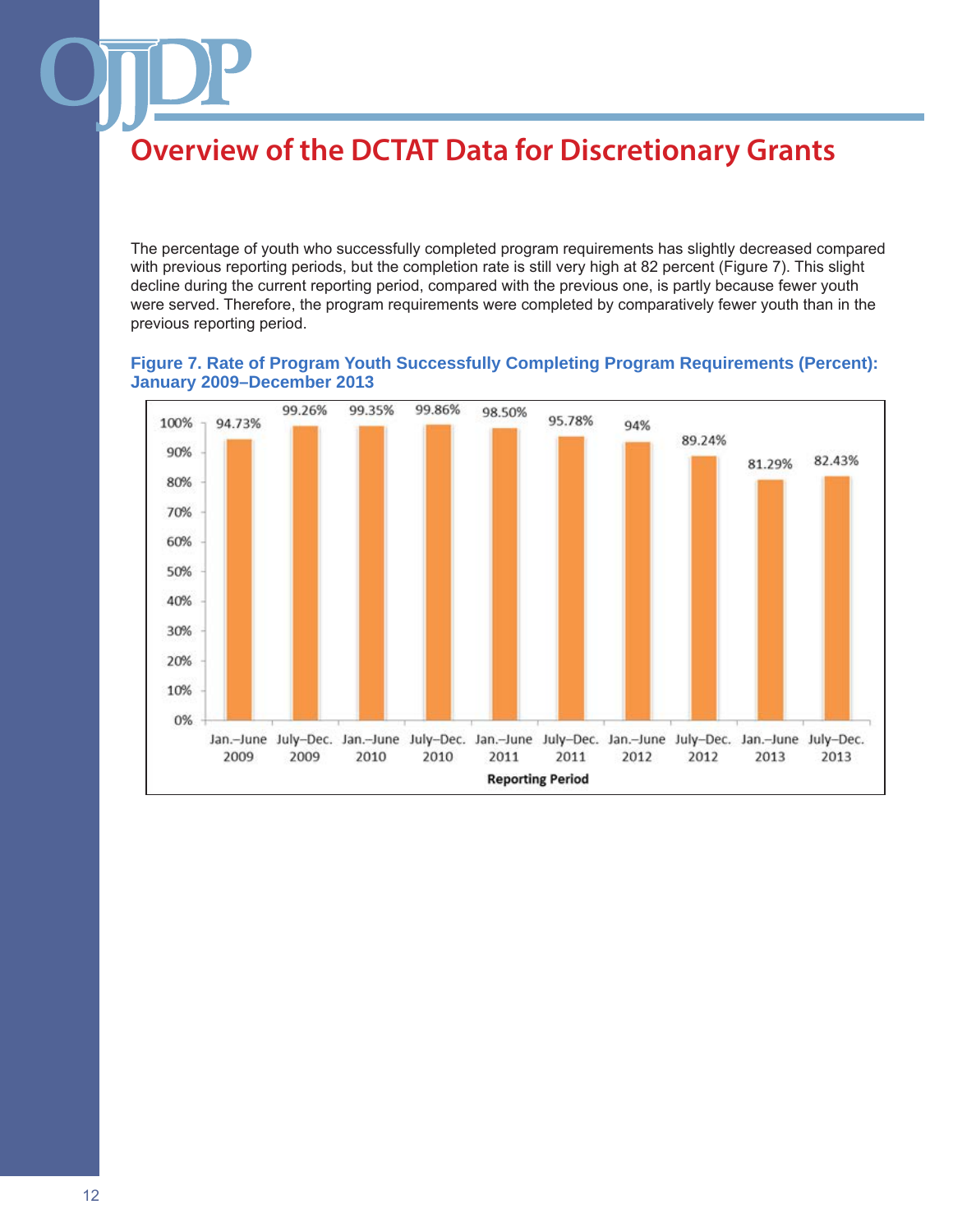The core measures include those that assess offending and reoffending outcomes for program youth. The term *offend* refers to a first-time adjudication for a delinquent offense. Youth who offend are typically served in delinquency prevention programs, whose goal is to keep them from becoming involved in the criminal justice system.

The term *reoffend* (commonly referred to as recidivism) refers to a subsequent new offense. Youth who reoffend are already in the system and are adjudicated for a new delinquent offense. These youth are typically served in intervention programs, whose goal is to prevent subsequent offenses.

Both short-term and long-term offending levels among youth served by these programs were low. Short-term data indicate that about 14 percent of these youth committed an offense during the reporting period, as did 15 percent who were tracked over the long term. Short-term juvenile offending rates are shown in Table 6 and long-term offending rates in Table 7.

### **Table 6. Performance Measures for July–December 2013: Short-term Offending Data**

| <b>Performance Measure</b>                                                                       | <b>Data</b>        |
|--------------------------------------------------------------------------------------------------|--------------------|
| Number of program youth tracked during the reporting period                                      | 3.706              |
| Program youth with an arrest or delinquent offense during the reporting period                   | 510                |
| Number of program youth who were committed to a juvenile facility during the<br>reporting period | 27                 |
| Number of program youth sentenced to adult prison during the reporting period                    | 0                  |
| Number of youth who received another sentence during the reporting period                        | 0                  |
| Percent of program youth who offend during the reporting period                                  | 510/3,706<br>(14%) |

### **Table 7. Performance Measures for July–December 2013: Long-term Offending Data for Youth Exiting Programs 6–12 Months Earlier**

| <b>Performance Measure</b>                                                                                       | Data            |
|------------------------------------------------------------------------------------------------------------------|-----------------|
| Number of program youth who exited the program 6–12 months before the<br>tracking period                         | 244             |
| Of those tracked, number of program youth who had an arrest or delinquent<br>offense during the reporting period | 36              |
| Number of program youth who were committed to a juvenile facility during the<br>reporting period                 | 2               |
| Number of program youth who were sentenced to adult prison during the<br>reporting period                        | $\Omega$        |
| Number of youth who received another sentence during the reporting period                                        | 0               |
| Percent of program youth who offend during the reporting period                                                  | 36/244<br>(15%) |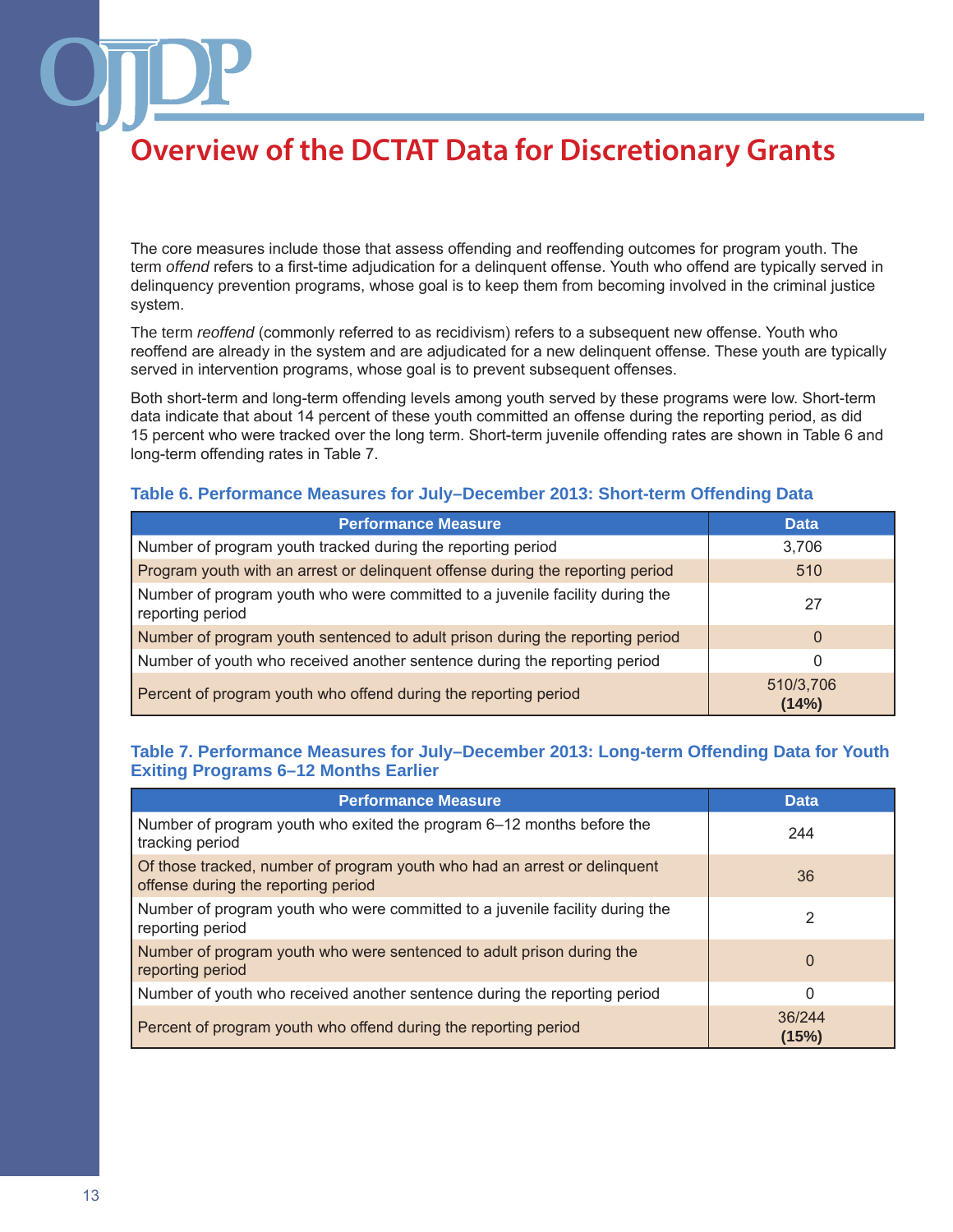Recidivism levels among the youth served were also low. Short-term data indicate that close to 20 percent of these youth reoffended during the reporting period. Long-term reoffending data measured 6–12 months after program completion indicate that 26 percent of youth reoffended.

Short-term juvenile reoffending rates are shown in Table 8 and long-term reoffending rates in Table 9.

#### **Table 8. Performance Measures for July–December 2013: Short-term Reoffending Data**

| <b>Performance Measure</b>                                                                         | <b>Data</b>      |
|----------------------------------------------------------------------------------------------------|------------------|
| Number of program youth tracked during the reporting period                                        | 821              |
| Program youth with new arrest or delinquent offense during the reporting period                    | 161              |
| Number of program youth who were recommitted to a juvenile facility during the<br>reporting period | 184              |
| Number of program youth sentenced to adult prison during the reporting period                      | 2                |
| Number of youth who received another sentence during the reporting period                          | 46               |
| Percent of program youth who reoffended during the reporting period (recidivism)                   | 161/821<br>(20%) |

### **Table 9. Performance Measures for July–December 2013: Long-term Reoffending Data for Youth Exiting Programs 6–12 Months Earlier**

| <b>Performance Measure</b>                                                                                          | <b>Data</b>     |
|---------------------------------------------------------------------------------------------------------------------|-----------------|
| Number of program youth who exited the program 6–12 months before the<br>tracking period                            | 367             |
| Of those tracked, number of program youth who had a new arrest or delinquent<br>offense during the reporting period | 94              |
| Number of program youth who were recommitted to a juvenile facility during the<br>reporting period                  | 25              |
| Number of program youth who were sentenced to adult prison during the<br>reporting period                           | $\Omega$        |
| Number of youth who received another sentence during the reporting period                                           | 93              |
| Percent of program youth who reoffended during the reporting period (recidivism)                                    | 94/367<br>(26%) |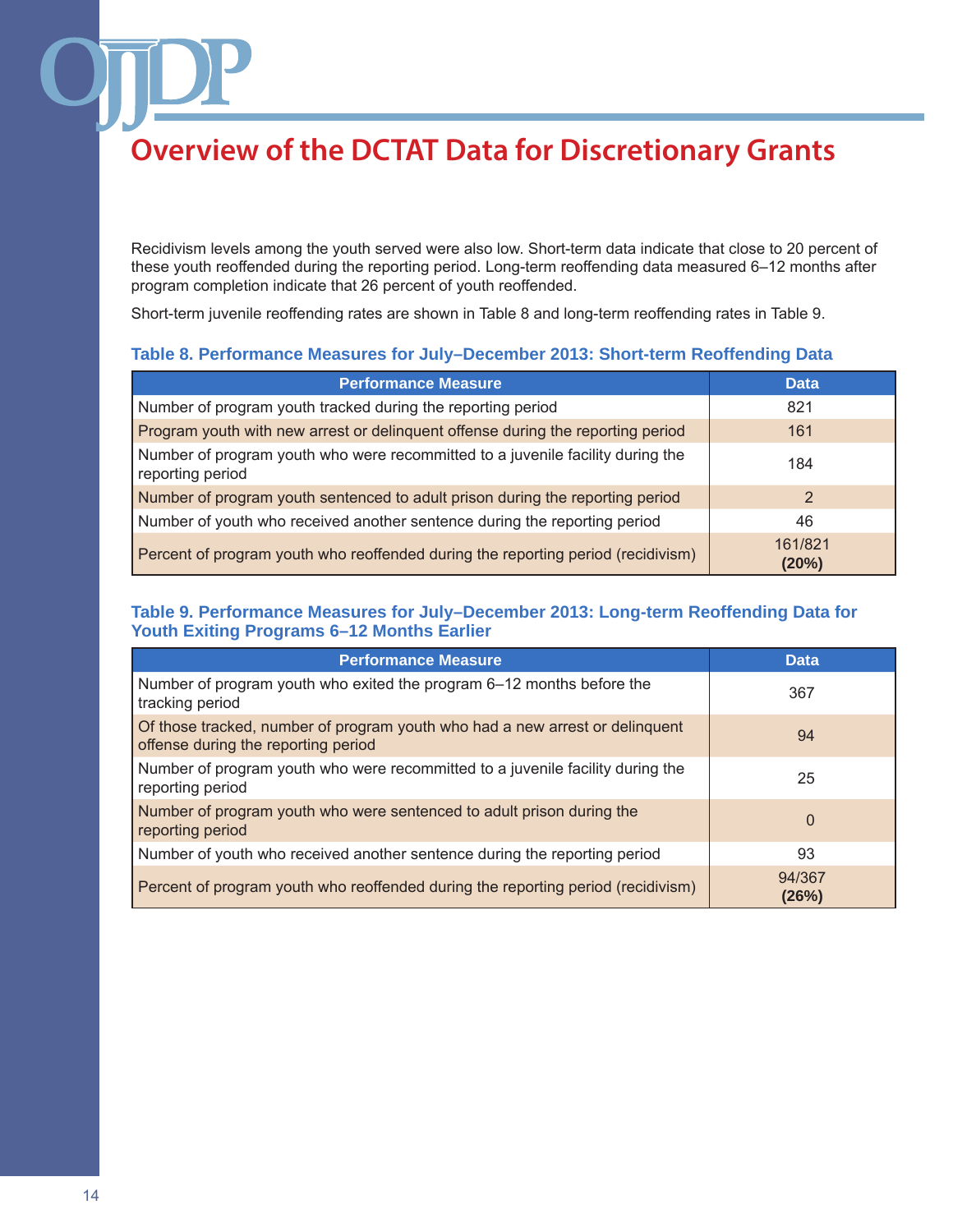Included in the OJJDP core measures are those that assess victimization and revictimization outcomes for program youth. The victimization measure counts the number of program youth who are harmed or adversely affected by someone else's criminal actions. Victimization can be physical or psychological and also includes harm or adverse effects to property belonging to youth. Revictimization refers to any subsequent victimization.

Reported victimization levels among youth served were low. About 3 percent of youth tracked were victimized during the reporting period (Table 10). Among youth tracked over the long term 6–12 months after leaving the program, none were reported as having been victimized (Table 11).

#### **Table 10. Performance Measures for July–December 2013: Short-term Victimization Data**

| <b>Performance Measure</b>                                                                   | <b>Data</b> |
|----------------------------------------------------------------------------------------------|-------------|
| Number of program youth tracked during this reporting period for victimization               | 488         |
| Of those tracked, number of program youth who were victimized during the<br>reporting period | 15          |
| <b>Percent</b>                                                                               | 3%          |

### **Table 11. Performance Measures for July–December 2013: Long-term Victimization Data for Youth Exiting Programs 6–12 Months Earlier**

| <b>Performance Measure</b>                                                                           | <b>Data</b> |
|------------------------------------------------------------------------------------------------------|-------------|
| Number of program youth who exited the program 6–12 months ago who were<br>tracked for victimization | 63          |
| of those tracked, number of program youth who were victimized during the<br>reporting period         | $\Omega$    |
| <b>Percent</b>                                                                                       | $0\%$       |

Reported revictimization levels among youth served were also quite low. No youth tracked were revictimized during the reporting period (Table 12). Among youth tracked over the long term 6–12 months after leaving the program, none were reported as having been revictimized (Table 13).

#### **Table 12. Performance Measures for July–December 2013: Short-term Revictimization Data**

| <b>Performance Measure</b>                                                           | <b>Data</b> |
|--------------------------------------------------------------------------------------|-------------|
| Program youth tracked for revictimization during the reporting period                | 15          |
| of those tracked, program youth who were revictimized during the reporting<br>period |             |
| <b>Percent</b>                                                                       | 0%          |